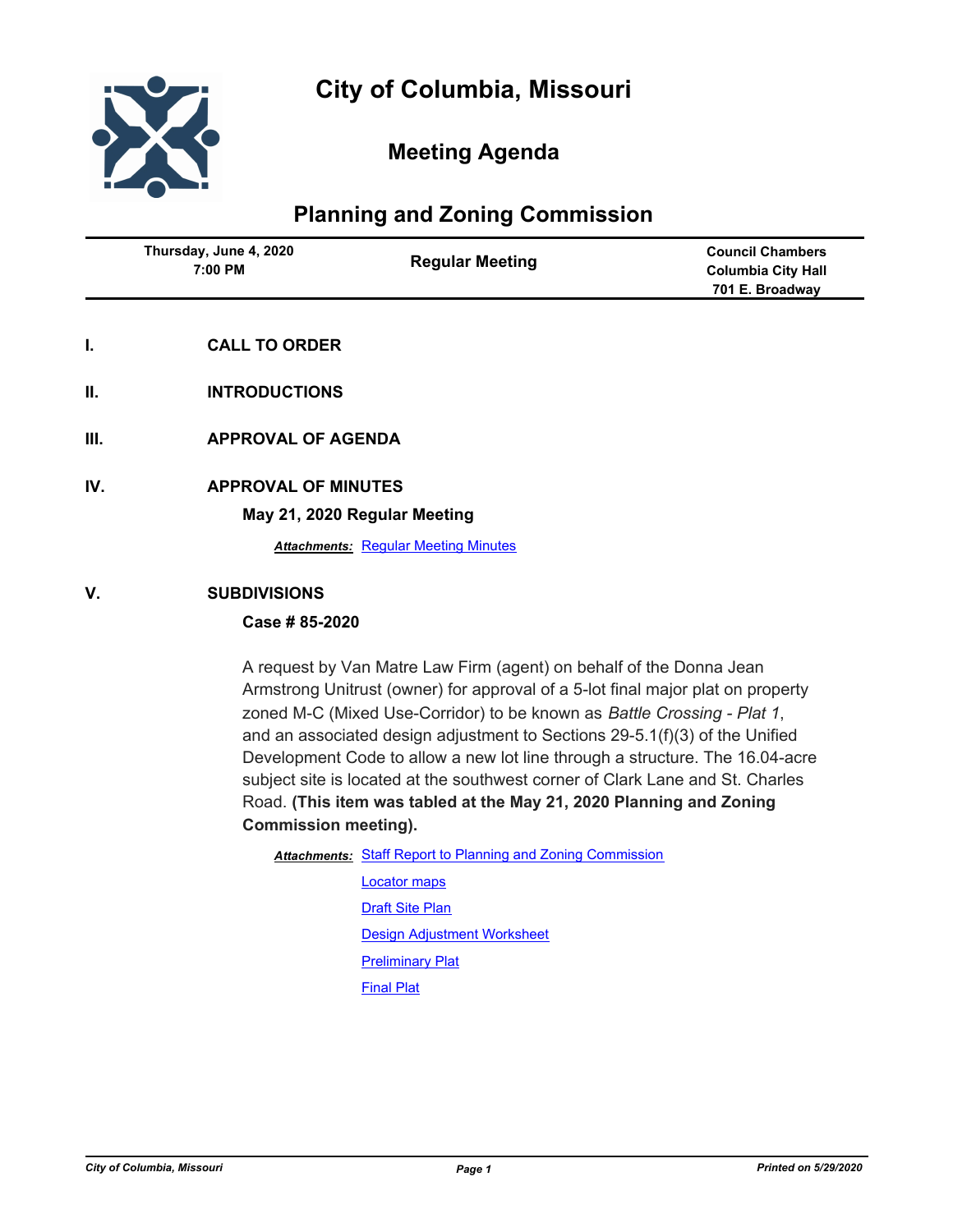# **VI. PUBLIC HEARINGS**

### **Case #90-2020**

A request by Derek Dometrorch (member) on behalf of Central Columbia Properties, LLC (owner) to rezone approximately 0.06 acres from R-MF (multiple- family dwelling district) to R-2 (two-family dwelling district) to facilitate construction of a single family home. The vacant lot is addressed 811 N. Sixth Street and is zoned R-MF and FP-O (flood plain- overlay).

Attachments: [Staff Report to Planning and Zoning Commission](http://gocolumbiamo.legistar.com/gateway.aspx?M=F&ID=0ba4edc6-e7b2-4cb6-bf55-8f34473453fe.docx)

[Locator Maps](http://gocolumbiamo.legistar.com/gateway.aspx?M=F&ID=eac28ceb-97cc-4edc-a650-4502ea543f43.pdf)

#### **Case # 99-2020**

A request by Brush and Associates (agent) on behalf of Tom and Pam Kardon (owners) to rezone three parcels from PD (Planned Development) to M-C (Mixed-use Corridor). The property is addressed 1206 Coats Street and is the location of Tom's Imports.

Attachments: [Staff Report to Planning and Zoning Commission](http://gocolumbiamo.legistar.com/gateway.aspx?M=F&ID=c6c14666-fc36-46a5-aca3-d66bdb6f1920.docx) [Locator Maps](http://gocolumbiamo.legistar.com/gateway.aspx?M=F&ID=b85fa0c4-00c0-4b1f-8d02-96e35d3dd04f.pdf) [2011 C-P Ordinance, SOI and Permitted Uses \(Ord. 21021\)](http://gocolumbiamo.legistar.com/gateway.aspx?M=F&ID=567dca36-4c9d-4ca7-89cc-152562eb8b87.pdf) [Kardon C-P Plan \(Revised July 2011\)](http://gocolumbiamo.legistar.com/gateway.aspx?M=F&ID=4351a7f2-dfe0-40c7-8e17-af76348e3a3e.pdf)

#### **Case # 113-2020**

A request by Allstate Consultants (agent), on behalf of the City of Columbia (owners), for rezoning of approximately 139.07 acres from PD (Planned District) to O (Open Space) on property commonly known as A Perry Philip Park. The subject property is located at the northeast corner of Gans Road and Bristol Lake Parkway.

Attachments: [Staff Report to Planning and Zoning Commission](http://gocolumbiamo.legistar.com/gateway.aspx?M=F&ID=c5c6d0e8-3854-4d71-9f96-c70770b8bf78.docx)

[Locator Maps](http://gocolumbiamo.legistar.com/gateway.aspx?M=F&ID=39c81c37-1c73-4f63-9b89-414cc42d8c5f.pdf)

[Previously Approved, "A. Perry Philips Park PD Plan," Statement of Intent](http://gocolumbiamo.legistar.com/gateway.aspx?M=F&ID=4561d301-f7cc-4bfa-bc31-3bdfef412721.pdf)